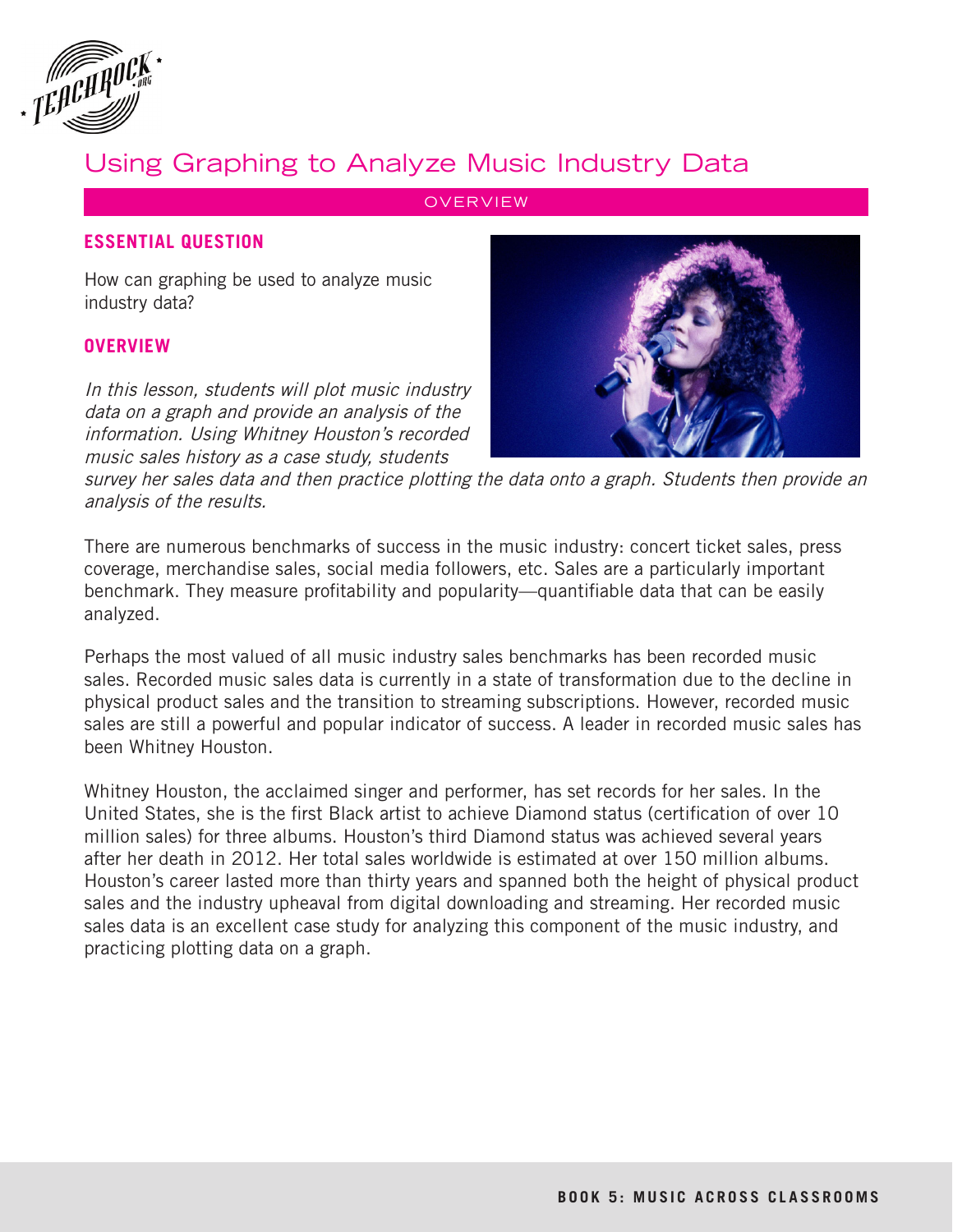

## **OBJECTIVES**

#### Upon completion of this lesson, students will:

## **1. KNOW (KNOWLEDGE):**

- The benefits of presenting data with a graph
- How graphs can be used to analyze music industry data
- How to plot data onto a graph
- The work of singer and recording artist, Whitney Houston
- Whitney Houston's recorded music sales data

#### **2. MASTERY OBJECTIVE:**

• Students will be able to plot music industry data onto a graph and provide an analysis of the results by using Whitney Houston's album sales as a case study.

## ACTIVITIES

## **MOTIVATIONAL ACTIVITY**

- 1. Show students **Image 1, Music Industry Data Table**. Ask students:
	- What data is shown here? How is it organized?
	- By glancing at the data table, do you quickly know where revenue increased or decreased over time?
	- If you needed to explain this data to someone without the table, how might you gesture with your hand to demonstrate the slope of the revenue data over time?
	- Might there be a format or diagram to visually represent this data so the changes in revenue over time are simple to see and understand? What is that kind of diagram called?
- 2. Show students **Image 2, Music Industry Data Graph**. Ask students:
	- What kind of graph is this? (*If needed, prompt students to recognize that this is a line* graph.)
	- By glancing at the data graph, what do you quickly notice that might not have been easily understood when viewing the data table?
	- Why might a graph be a more useful tool for presenting data rather than simply a table of numbers? Why might a line graph be particularly useful for presenting this kind of data?
	- Have you had any experience looking at data plotted on a graph to better understand something?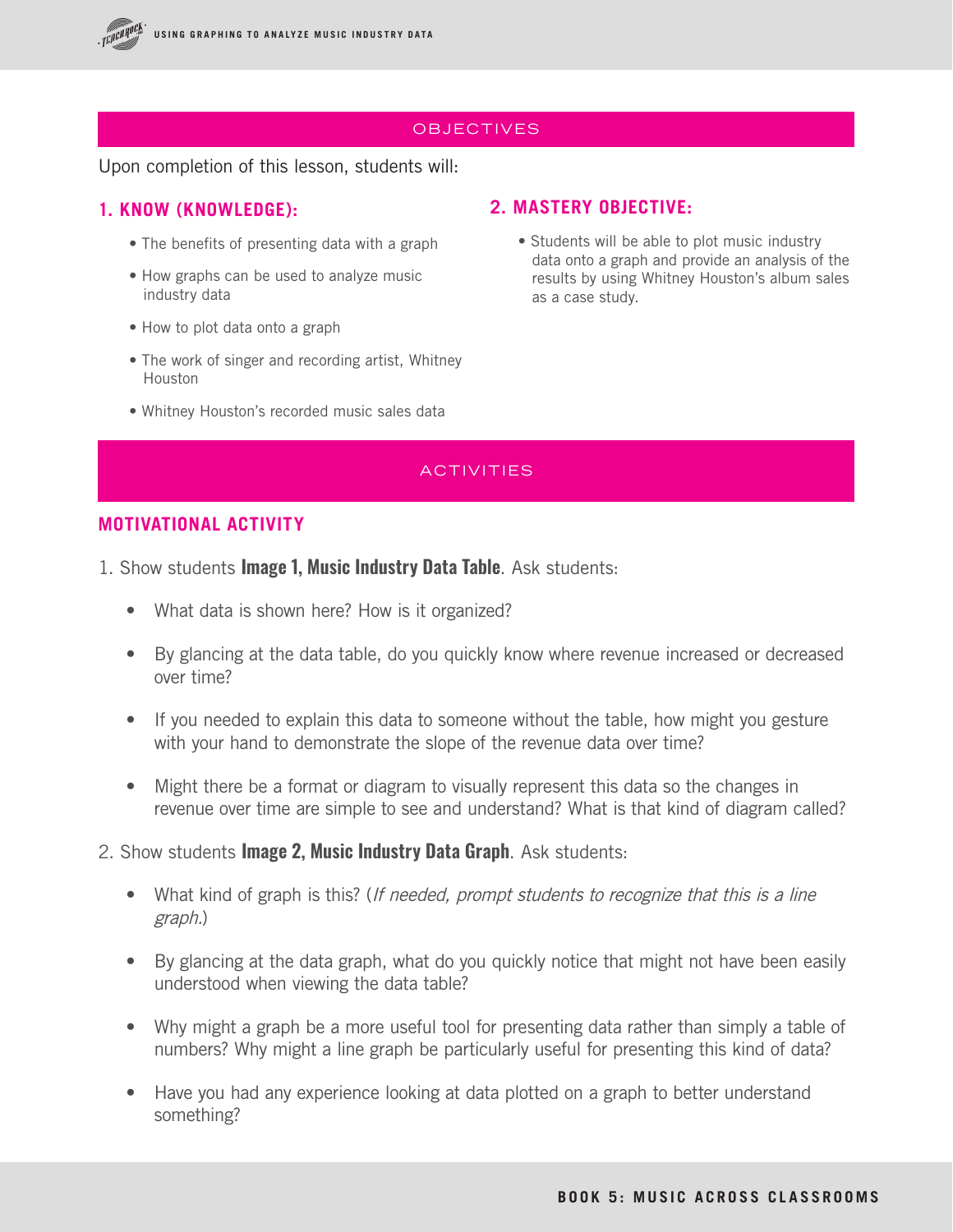

- Have you had any experience plotting data on a graph to better present and explain something?
- What is the source for the music industry data presented on this graph?

## **PROCEDURE:**

- 1. Show **Image 3, Recording Industry Association of America**. Ask students:
	- What is the Recording Industry Association of America (RIAA)? (If needed, prompt students to recognize that the Recording Industry Association of America (RIAA) is the leading music industry trade organization in the United States.)
	- Who is creating the recorded music for which the RIAA is collecting the data? (If needed, prompt students to recognize that the answer is music artists.)
- 2. Inform students that they will be creating their own graphs from RIAA data. The data will be from one of the top album sellers listed on the RIAA site, Whitney Houston.
- 3. Show **Image 4, Whitney Houston**. Ask students:
	- Have you heard of Whitney Houston? Do you know any of her songs?
- 4. Inform students that Whitney Houston was an acclaimed singer and performer. In the U.S., she is the first Black artist to achieve Diamond status (certification of over 10 million sales) for three of her albums. Ask students:
	- Considering your knowledge of the RIAA, how might you find the data on Whitney Houston to plot a graph?
- 5. Display the RIAA's Gold & Platinum webpage (https://www.riaa.com/goldplatinum). Inform students they will be plotting their own graphs using sales data from this page. (Note to teacher: if internet access is unavailable, static data is contained within **Handout—Music Industry Data Graphing Activity Teacher's Guide**. If students do have devices connected to the internet, ask them to load this page on their browser.) Scroll around the page, demonstrating for students the various filters and tabs available to customize a data search. Guide students to the "Advanced Search" function on the page, enter Whitney Houston in the "Artist" field and select Album in the drop down menu of the "Format" field.
- 6. Distribute **Handout Music Industry Data Graphing Activity** to students. Guide students to review the provided data of Houston's record sales. Instruct students to plot the information onto a graph according to the directions in the handout.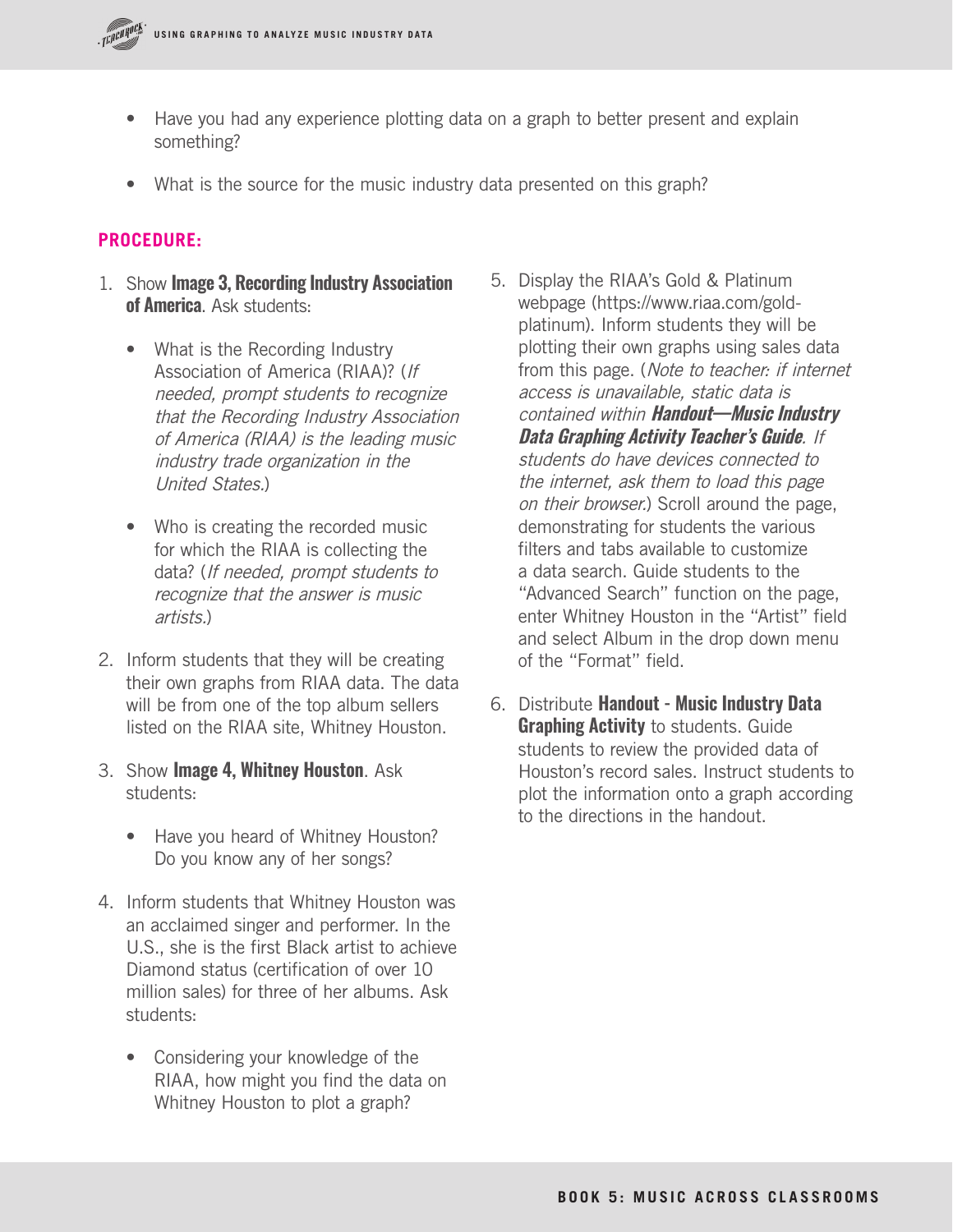

## **SUMMARY ACTIVITY**

- 1. Bring the class back together as a large group to share their work. Ask students:
	- According to the graphs you plotted and the questions you answered, how might you summarize Whitney Houston's sales history in the United States in a sentence or two?
	- Thinking as a music industry executive, what might be some scenarios and reasons for plotting industry data onto a graph and presenting it to your colleagues?
	- In what other fields or industries might plotting data in a line graph be helpful?

## **EXTENSION ACTIVITIES**

- 1. Visit the RIAA's Gold & Platinum webpage (https://www.riaa.com/gold-platinum/). Review the Top 20 album sales artists. Choose an artist and survey their sales data. Plot the data on a line graph using the same methods you used to plot Whitney Houston's album sales data. Provide a brief written analysis of your conclusions.
- 2. On the RIAA Gold & Platinum webpage (https://www.riaa.com/gold-platinum/), dive deeper into Whitney Houston's data. Using the "Advanced Search" function on the page, enter Whitney Houston in the "Artist" field but explore the different options to select in the drop down menu of the "Format" field. Plot the data of your choice (singles, albums, compilations, Gold status, Platinum status, etc.) on a graph of your choice. Provide a brief written analysis of your conclusions.
- 3. Visit the RIAA's U.S. Sales Database webpage (https://www.riaa.com/gold-platinum/). Review the U.S. Recorded Music Revenues by Format graph. Select three formats (Streaming, Download, CD, LP, etc.) to profile. Provide a brief explanation of the format, including the year it generated the most revenue for the industry.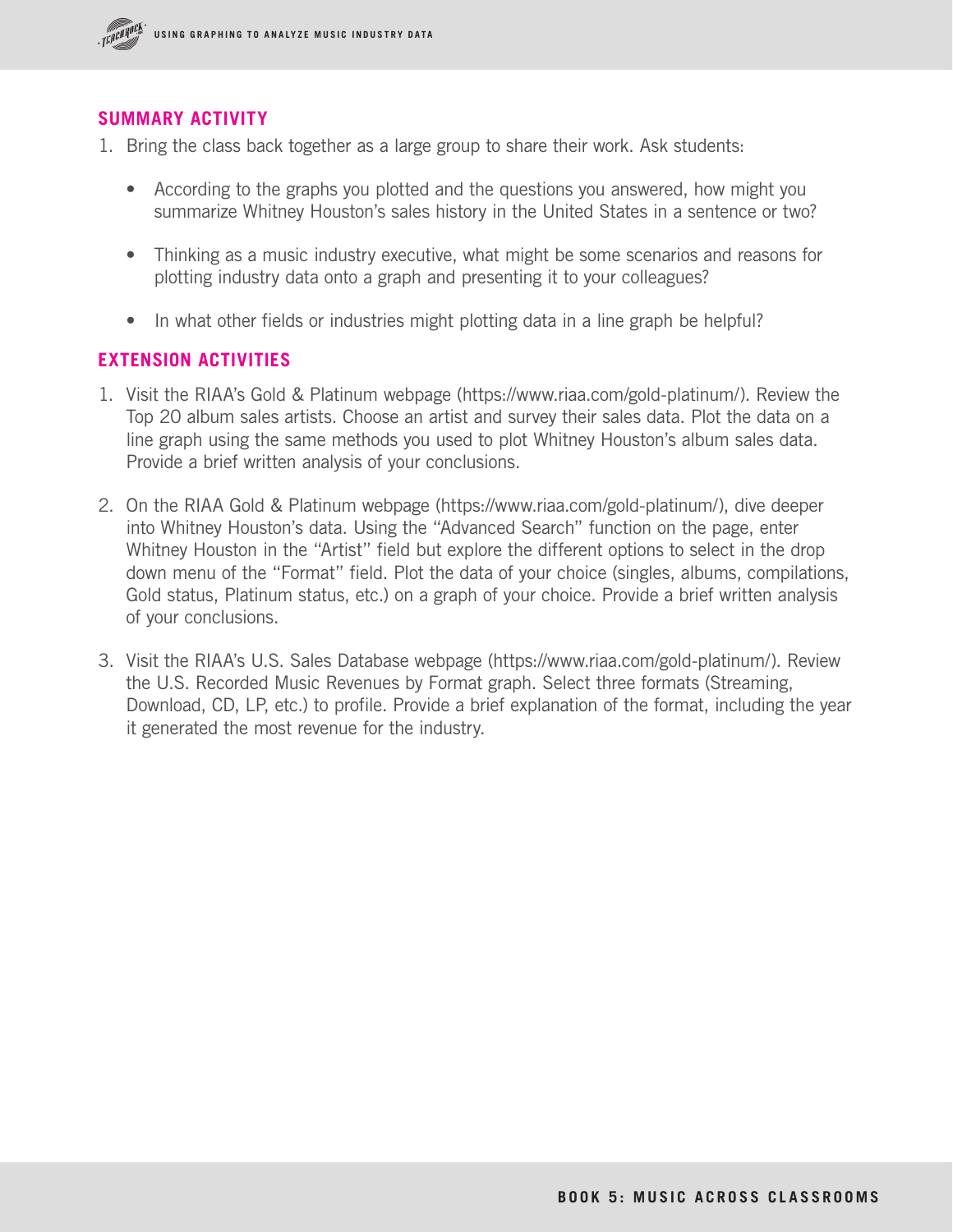

## STANDARDS

## **COMMON CORE STATE STANDARDS**

#### Geometry

CCSS/Math.Content.5.G.A.1: Use a pair of perpendicular number lines, called axes, to define a coordinate system, with the intersection of the lines (the origin) arranged to coincide with the 0 on each line and a given point in the plane located by using an ordered pair of numbers, called its coordinates. Understand that the first number indicates how far to travel from the origin in the direction of one axis, and the second number indicates how far to travel in the direction of the second axis, with the convention that the names of the two axes and the coordinates correspond (e.g., x-axis and x-coordinate, y-axis and y-coordinate).

CCSS.Math.Content.5.G.A.2: Represent real world and mathematical problems by graphing points in the first quadrant of the coordinate plane, and interpret coordinate values of points in the context of the situation.

#### College and Career Readiness Anchor Standards for Reading (K-12)

Craft and Structure 4: Interpret words and phrases as they are used in a text, including determining technical, connotative, and figurative meanings, and analyze how specific word choices shape meaning or tone.

Integration of Knowledge and Ideas 7: Integrate and evaluate content presented in diverse media and formats, including visually and quantitatively, as well as in words.

College and Career Readiness Anchor Standards for Speaking and Listening (K-12)

Comprehension & Collaboration 2: Integrate and evaluate information presented in diverse media and formats, including visually, quantitatively, and orally.

Presentation of Knowledge 4: Present information, findings, and supporting evidence such that listeners can follow the line of reasoning and the organization, development, and style are appropriate to task, purpose, and audience.

College and Career Readiness Anchor Standards for Language (K-12)

Language 1: Demonstrate command of the conventions of standard English grammar and usage when writing or speaking.

Vocabulary Acquisition and Use 6: Acquire and use accurately a range of general academic and domain-specific words and phrases sufficient for reading, writing, speaking, and listening at the college and career readiness level; demonstrate independence in gathering vocabulary knowledge when encountering an unknown term important to comprehension or expression.